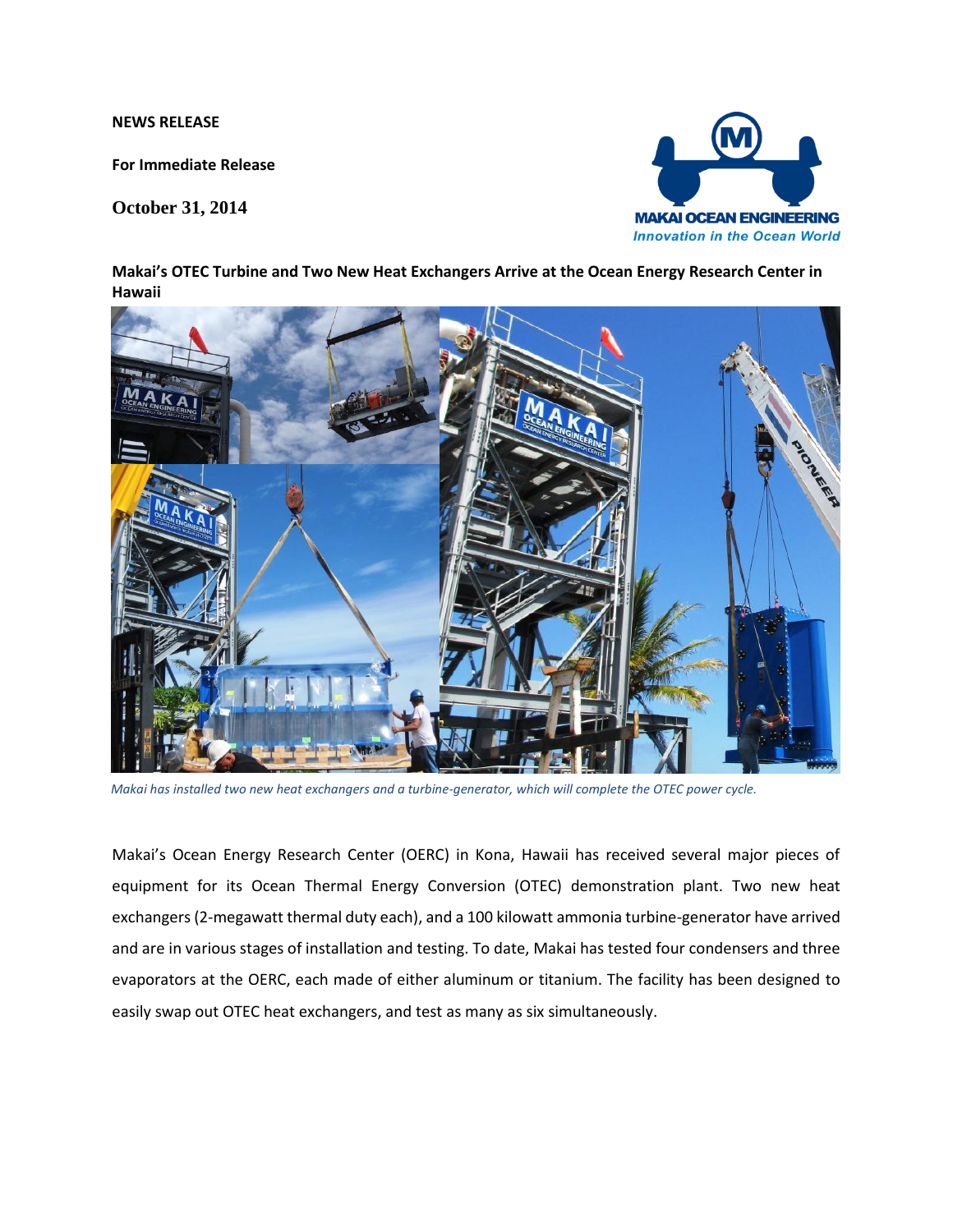## **Makai's OTEC Turbine and Two New Heat Exchangers Arrive at the Ocean Energy Research Center in Hawaii**

The Ocean Energy Research Center is an essential tool for the development and testing of candidate OTEC heat exchangers. Heat Exchangers will be the single most expensive component in a commercial offshore OTEC plant and thus optimizing their lifetime, performance, and cost are critical for OTEC's economic success. The OERC enables engineers to rapidly design, build, and test candidate OTEC heat exchangers using a sophisticated control and instrumentation system that includes thousands of calibrated, high precision sensors. These tests yield data that are fed into Makai's OTEC plant design software to evaluate heat exchangers for lifetime (corrosion resistance), performance (heat transfer and hydraulic efficiencies), and cost (fabrication and size/weight effects on OTEC platform), as well as to optimize the next generation of heat exchangers. Makai is in the process of scaling up a design for a novel low-cost, compact, corrosionresistant design that may significantly reduce the capital cost of OTEC heat exchangers.

Beyond its own research efforts, Makai provides objective engineering services to domestic and international third-party OTEC developers, such as testing OTEC heat exchangers, corrosion samples, and providing OTEC plant and marine pipeline design and analysis support. The OERC is primarily dedicated to OTEC research, but includes research programs in other ocean-related areas, such as corrosion prevention and heat exchangers for other marine applications. With its continuous access to large flows of both shallow and deep seawater up to 3,000 feet deep, the OERC serves as a valuable platform for international collaboration on OTEC research and development.

Finally, Makai's 100-kilowatt OTEC turbine has been placed on the OTEC tower while heat exchanger testing is being performed. Makai plans to connect the turbine to the OTEC system, and connect power to the local electrical grid in early-2015, followed by a dedication ceremony in mid-2015. This will mark the first time in history that closed-cycle OTEC power has been connected to a U.S. grid, and represents an important step toward commercializing this clean, constant (24/7) source of renewable energy.

## **###**

ABOUT OTEC: Ocean Thermal Energy Conversion (OTEC) produces electricity from the ocean by using the temperature difference between deep cold and warm surface seawater. OTEC plants pump large quantities of deep cold seawater and surface seawater to run a power cycle and produce electricity. OTEC is a constant power source 24 hours per day and 365 days per year, clean, environmentally sustainable, and can provide huge quantities of energy.